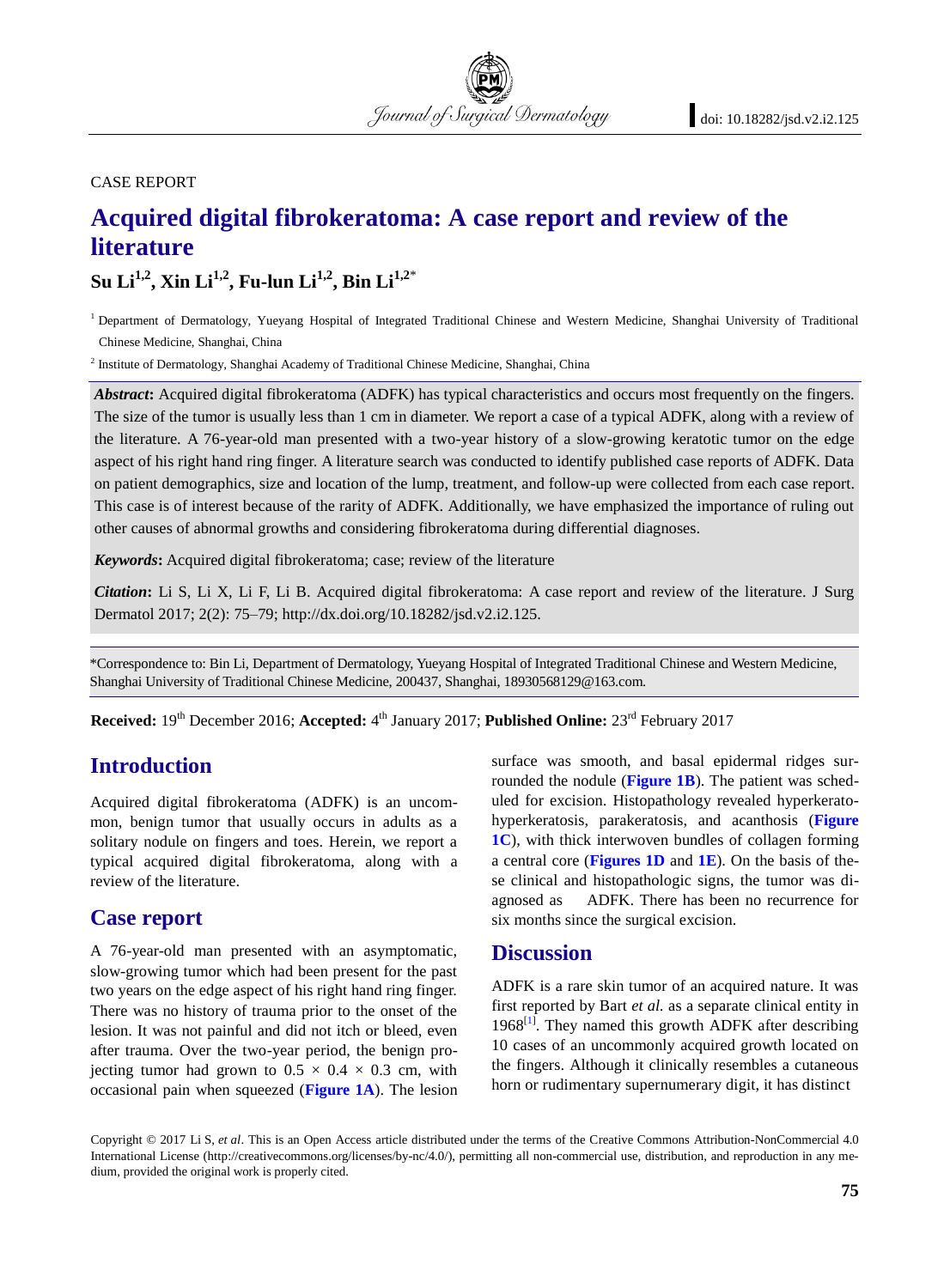

<span id="page-1-0"></span>**Figure 1.** (A) Skin-colored,  $0.5 \times 0.4 \times 0.3$ -cm solitary nodule on the edge aspect of the right hand ring finger. (B) Inset panel showing an enlarged image of the dotted rectangular area. (C–E) Histology showed a dome-shaped tumor with interwoven collagen

histopathological findings<sup>[\[2\]](#page-3-1)</sup>. Subsequently, Pinkus reported 28 more cases of  $ADFK^{[3]}$  $ADFK^{[3]}$  $ADFK^{[3]}$ . However, these lesions occurred not only on the fingers but also on the proximal hand, toes, sole, and one in the prepatellar region. For this reason, Verallo suggested that the entity might more appropriately be called an acral fibrokerato-ma<sup>[\[4\]](#page-3-3)</sup>. We have collected some case information about the disease from articles published over the past 15 years (**Table 1**).

The pathophysiology of ADFK is unknown. Some scholars believe that minor trauma is one of the most important pathogenic factors<sup>[\[5\]](#page-3-4)</sup>. However, case histories have not supported this hypothesis. Kint *et al.*suggested that ADFK resulted from neoformation of collagen by fibroblasts in 1985<sup>[\[6\]](#page-3-5)</sup>. Subsequently, Nemeth and Penneys reported that factor XIIIa, which is found in fibrovascular tumors, is also found in  $ADFK^{[7]}$  $ADFK^{[7]}$  $ADFK^{[7]}$ . Therefore, this factor might play an important role in the pathogenesis of these tumors. Suh *et al.*<sup>[8]</sup> observed that factor XIIIa-positive dermal dendrocytes were increased in ADFK by immunohistochemical staining and suggested that these cells were associated with collagen synthesis regulation. Repetitive irritation has been suggested as another predisposing factor of ADFK<sup>[\[9\]](#page-3-8)</sup>.

Acquired digital fibrokeratomas seem to have a slight male predominance<sup>[\[10\]](#page-3-9)</sup>. However, very few cases have been described to adequately assess the significance of any sex predilection of this tumor type. Reported

acquired digital fibrokeratoma cases have occurred in patients from 12 to 70 years of age, with most cases occurring in middle-aged adults<sup>[\[11\]](#page-3-10)</sup>. Most patients with acquired digital fibrokeratoma present with an asymptomatic protuberance that gradually increases in size over  $time^{[12]}$  $time^{[12]}$  $time^{[12]}$ .

Typically, ADFKs are small and less than 1 cm in diameter. Ali *et al.* and Choi *et al.* reported  $3.0 \times 1.6 \times$ 1.2-cm and  $2.5 \times 1.6 \times 1.4$ -cm ADFKs on the toe, respectively, and designated them as giant  $ADFKs^{[11,13]}$  $ADFKs^{[11,13]}$  $ADFKs^{[11,13]}$  $ADFKs^{[11,13]}$ . Frydman *et al.* reported a  $4.0 \times 1.5$ -cm ADFK on a left foot<sup>[\[12\]](#page-3-11)</sup>. de Freitas *et al.* reported a  $3.0 \times 2.2 \times 1.0$ -cm pedunculated firm nodule that protruded from the heel $[14]$ . Additionally, Jaiswal and Chatterjee reported  $1.5 \times$ 1.2-cm ADFKs that protruded from the heel $^{[15]}$  $^{[15]}$  $^{[15]}$ . ADFKs are predominantly, although not exclusively, located on the fingers and toes near the phalangeal joints $\frac{16}{6}$ . Occasionally, they occur on the elbow, wrist, calf, and prepatellar $^{[11]}$  $^{[11]}$  $^{[11]}$ .

ADFKs are almost always solitary, and only two case reports have described ADFK being accompanied by another tumor $\left[11\right]$ : one report described a renal transplant patient on cyclosporine who developed an ADFK on a toe simultaneously with a gingival overgrowth, and the authors suggested that there may have been a causal association between these two growths $[12]$ ; another report described an ADFK accompanied by a pyogenic granuloma $^{[17]}$  $^{[17]}$  $^{[17]}$ .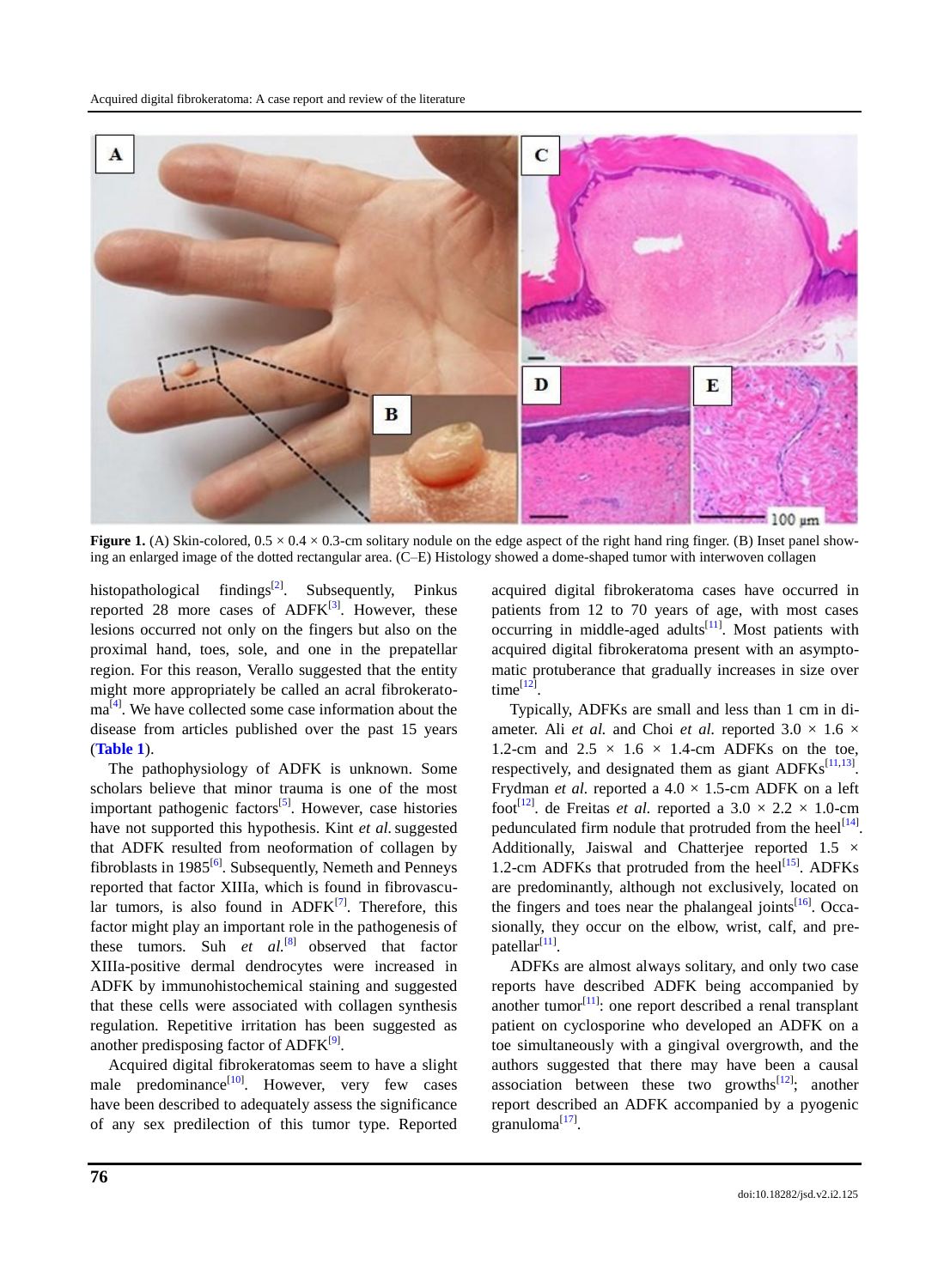#### **Table 1.** Review of the literature

| Case                          | Age and<br>$sex^*$ | Site and size                                                                 | Duration         | History of trauma |
|-------------------------------|--------------------|-------------------------------------------------------------------------------|------------------|-------------------|
| Salim $T^{[19]}$              | 56M                | The proximal phalanx<br>of right finger<br>$18 \times 7$ mm                   | 10 years         | No                |
| Yu $D^{27}$                   | 51M                | Right thumb<br>$0.2 \times 0.4 \times 0.1$ cm                                 | $6$ months       | No                |
| Choi JH <sup>[13]</sup>       | <b>18F</b>         | Left great toe<br>$2.5 \times 1.6 \times 1.4$ cm                              | 2 years          | No                |
| Hayashi K <sup>[28]</sup>     | 53M                | The dorsum of the<br>fourth left toe<br>$25 \times 15 \times 10$ mm           | 3 years          | No                |
| Rubegni P <sup>[29]</sup>     | 46F                | Second finger<br>Size not mentioned                                           | Several<br>weeks | No                |
| Kumari R <sup>[16]</sup>      | 35F                | First toe of the right<br>foot<br>2-cm pedunculated                           | 6 years          | No                |
| Ali $M^{[11]}$                | 48M                | The distal phalanx of<br>the left great toe<br>$3.0 \times 1.6 \times 1.2$ cm | 17 years         | No                |
| Frydman $AF^{[12]}$           | 15F                | On the sole of his left<br>foot<br>$4 \times 1.5$ cm                          | 3 years          | No                |
| Lee $DR^{\overline{[30]}}$    | 35M                | On the plantar of<br>his left second toe<br>7 x 18 mm                         | 10 years         | No                |
| de Freitas PM <sup>[14]</sup> | 50M                | On the right heel<br>region<br>30 x 22 x 10 mm                                | 12 years         | Not mentioned     |
| Jaiswal $AK^{[15]}$           | 38M                | Inner aspect of left heel<br>$1.5 \times 2$ cm                                | 1 year           | No                |

\*M: Male; F: Female

Histopathological examination shows epidermal hyperkeratosis and acanthosis of the epidermis and the core of the lesion is formed of interwoven bundles of collagen predominantly oriented along the long axis of the lesion<sup>[\[18\]](#page-3-18)</sup>. Numerous proliferating fibroblasts are seen between the collagen bundles $^{[19]}$  $^{[19]}$  $^{[19]}$ .

Kint *et al.* described three types of ADFKs, classi-fied by clinical and histopathologic features<sup>[\[6\]](#page-3-5)</sup>. Type I is a dome-shaped lesion that contains fibroblasts between collagen bundles, fine elastic fibers, and numerous capillaries in the dermis. Type II is typically tall and is a hyperkeratotic lesion that contains many more fibroblasts and less elastic fiber than type I. Type III is a flat to dome-shaped lesion that is characterized by poor cellular and edematous structure and no elastic fibers. The tumor in our case had the typical

histopathologic findings of Type I ADFK.

ADFK can have the appearance of a rudimentary supernumerary digit and it can be misdiagnosed as pyogenic granuloma, verruca vulgaris, or a supernumerary digit $\left[17,20\right]$  $\left[17,20\right]$  $\left[17,20\right]$ . However, it is easy to differentiate acquired digital fibrokeratoma from the above-mentioned diseases. For example, pyogenic granuloma usually presents as a solitary, red, rapidly growing papule or a nodule<sup>[\[21\]](#page-3-20)</sup>. Verruca vulgaris frequently exhibits a mammillated surface texture<sup>[\[22\]](#page-3-21)</sup>. Supernumerary digits is a common hereditary condition with additional digits on the hands and/or feet<sup>[\[23\]](#page-4-4)</sup>. Superficial acral fibromyxoma and angiofibroma can also be included in the differential diagnosis for ADF $K^{[24,25]}$  $K^{[24,25]}$  $K^{[24,25]}$  $K^{[24,25]}$ ; however, they have different histological characteristics. The treatment of this disease is relatively simple. The optimal treatment of an ADFK is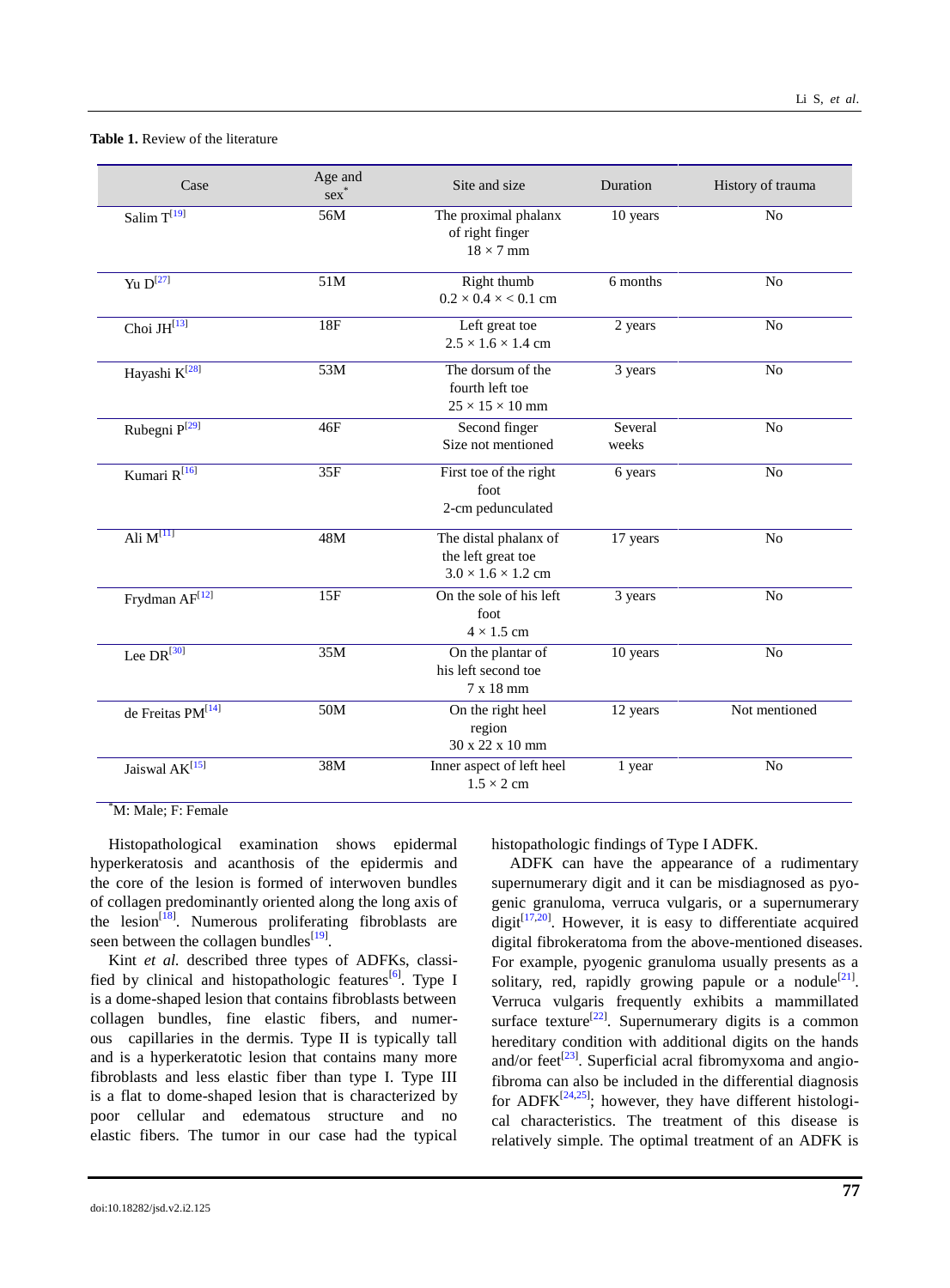a complete excision<sup>[\[26\]](#page-4-7)</sup>.

# **Conclusion**

ADFK is an uncommon, benign fibrous tumor that usually arises in the fingers and toes as a solitary lesion. Surgical excision is the treatment of choice and the patient usually has a good outcome.

## **Author contributions**

S Li and X Li are equal contributors. They contributed to the study concept and design, data collection, data analysis, and writing of the paper. F Li prepared the case report and contributed to the histology description. B Li contributed to the management and follow-up of the patient.

# **Conflict of interest**

The authors declare no potential conflict of interest with respect to the research, authorship, and/or publication of this article.

# **Funding**

This study was supported by grants from the Shanghai Science and Technology Committee (no. 14401970200 to Bin Li and 14401972703, 16QA1403800 to Xin Li).

### **References**

- <span id="page-3-0"></span>1. Bart RS, Andrade R, Kopf AW, Leider M. Acquired digital fibrokeratomas. Arch Dermatol 1968; 97(2): 120–129. doi: 10.1001/archderm.1968.01610080024004.
- <span id="page-3-1"></span>2. Satter AE, James WD. Acquired digital fibrokeratoma [Internet]. Medscape: Drug & diseases. [cited 2017 Dec 9]. Available from: http://emedicine. medscape.com/article/1055825-overview#a0199/.
- <span id="page-3-2"></span>3. Pinkus H. Discussion – Acquired digital fibrokeratoma. Arch Dermatol 1968; 97: 128–129.
- <span id="page-3-3"></span>4. Verallo VVM. Acquired digital fibrokeratomas. Br J Dermatol 1968; 80(11): 730–736. doi: 10.1111/j.13 65-2133.1968.tb11934.x.
- <span id="page-3-4"></span>5. Altman DA, Griner JM, Faria DT. Acquired digital fibrokeratoma. Cutis 1994; 54(2): 93–94.
- <span id="page-3-5"></span>6. Kint A, Baran R, De Keyser H. Acquired (digital) fibrokeratoma. J Am Acad Dermatol 1985; 12(5 Pt 1): 816 –821.
- <span id="page-3-6"></span>7. Nemeth AJ, Penneys NS. Factor XIIIa is expressed by fibroblasts in fibrovascular tumors. J Cutan Pathol 1989; 16(5): 266–271.
- <span id="page-3-7"></span>8. Suh HS, Ryu BJ, Choi JH, Sung KJ, Koh JK. A case of acquired digital fibrokeratoma: Immunohistochemical stain with anti-factor XIIIa antibody. Korean J Dermatol 1994; 32(6): 1131–1135.
- <span id="page-3-8"></span>9. Cahn RL. Acquired periungual fibrokeratoma: A rare benign tumor previously described as the garlic-clove fibroma. Arch Dermatol 1977; 113(11): 1564–1568.
- <span id="page-3-9"></span>10. Baykal C, Buyukbabani N, Yazganoglu KD, Saglik E. Acquired digital fibrokeratoma. Cutis. 2007 Feb. 79(2):129-32.
- <span id="page-3-10"></span>11. Ali M, Mbah CA, Alwadiya A, Nur MM, Sunderamoorthy D. Giant fibrokeratoma, a rare soft tissue tumor presenting like an accessory digit, a case report and review of literature. Int J Surg Case Rep 2015; 10: 187–190. doi: 10.1016/j.ijscr.2015.03.041.
- <span id="page-3-11"></span>12. Frydman AF, Mercer SE, Kleinerman R, Yanofsky VR, Birge MB. Acquired fibrokeratoma presenting as multiple plantar nodules. Dermatol Online J 2010; 16(10): 5.
- <span id="page-3-12"></span>13. Choi JH, Jung SY, Chun JS, Seo JK, Deborah L, *et al*. Giant acquired digital fibrokeratoma occurring on the left great toe. Ann Dermatol 2011; 23(1): 64–66. doi: 10.5021/ad.2011.23.1.64.
- <span id="page-3-13"></span>14. de Freitas PM, Xavier MHSB, Pereira GB, Rochael MC, Cortes JLO, *et al.* Acquired fibrokeratoma presenting as a giant pedunculated lesion on the heel. Dermatol Online J 2008; 14(12): 10.
- <span id="page-3-14"></span>15. Jaiswal AK, Chatterjee M. Acquired (digital) fibrokeratoma. Indian J Dermatol Venereol Leprol 2002; 68(3): 179–180.
- <span id="page-3-15"></span>16. Kumari R, Thappa DM, Devi A. Periungual acquired digital fibrokeratoma. Indian J Dermatol Venereol Leprol 2009; 75(1): 72. doi: 10.4103/0378-6323.45226.
- <span id="page-3-16"></span>17. Hashiro M, Fujio Y, Tanaka M, Yamatodani Y. Giant acquired fibrokeratoma of the nail bed. Dermatology 1995; 190(2): 169–171.
- <span id="page-3-18"></span>18. Rathi SK, Dogra D, Khanna N. Acquired digital fibrokeratoma. Indian J Dermatol Venereol Leprol 1998; 64(2): 78–79.
- <span id="page-3-17"></span>19. Salim T, Balachandran C. Acquired digital fibrokeratoma. Indian J Dermatol Venereol Leprol 2001; 67(5): 273.
- <span id="page-3-19"></span>20. LoBuono P, Jothikumar T, Kornblee L. Acquired digital fibrokeratoma. Cutis 1979; 24(1): 50–51.
- <span id="page-3-20"></span>21. Chandra BS, Rao PN. Two cases of giant pyogenic granuloma of scalp. Indian Dermatol Online J 2013; 4(4): 292–295. doi: 10.4103/2229-5178.120640.
- <span id="page-3-21"></span>22. Shangkuan WC, Lin MY. Verruca vulgaris of tympanic membrane treated with topical immunotherapy. Am J Otolaryngol 2014; 35(2): 242–245. doi: 10.10 16/j.am joto.2013.11.006.